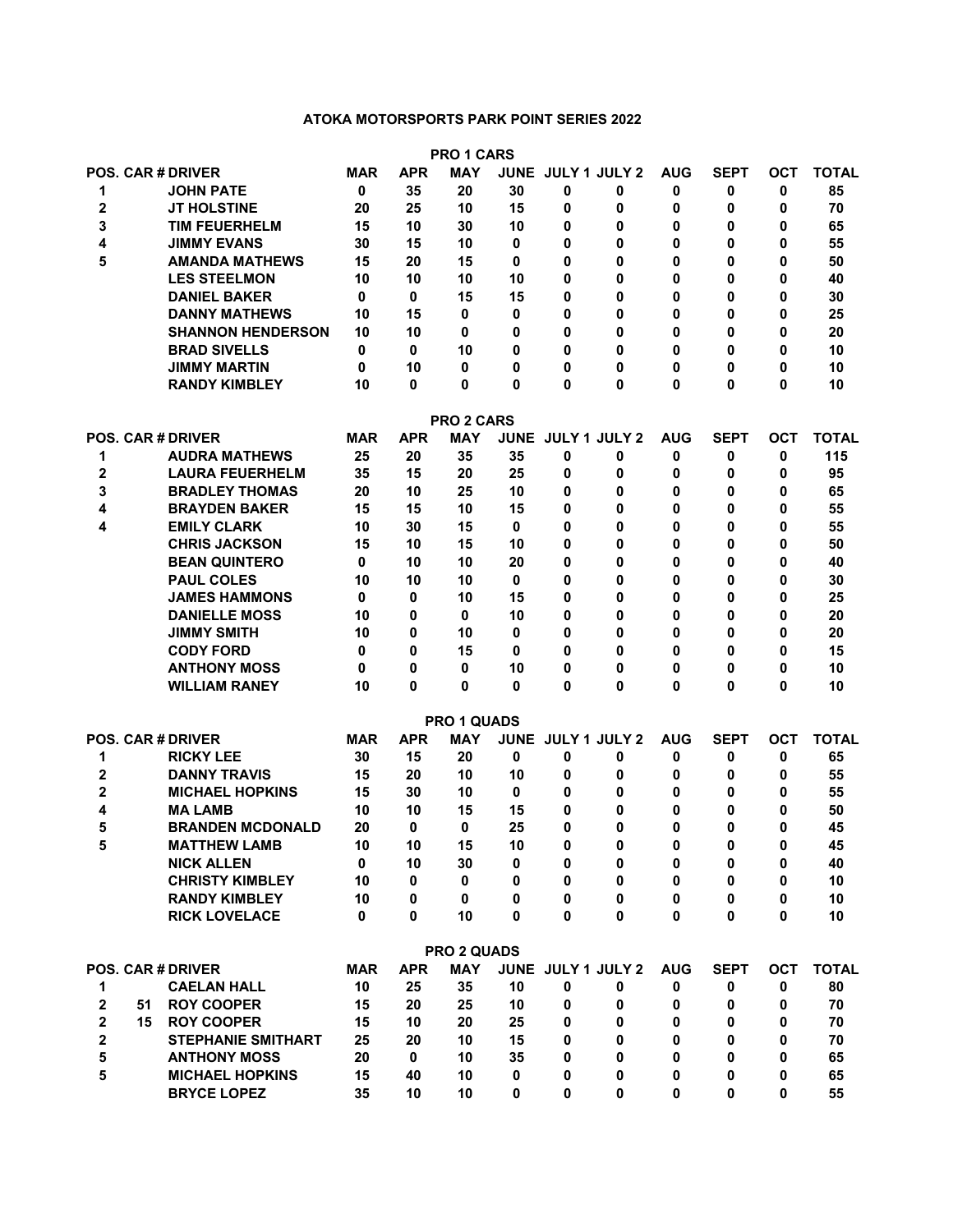|   |     | <b>CODY FORD</b>         | 20         | 10         | 15             | 10 | 0                  | 0 | 0          | 0           | 0          | 55           |
|---|-----|--------------------------|------------|------------|----------------|----|--------------------|---|------------|-------------|------------|--------------|
|   |     | <b>SKYLAR LOPEZ</b>      | 10         | 30         | 15             | 0  | 0                  | 0 | 0          | 0           | 0          | 55           |
|   | 545 | <b>GARY POWELL</b>       | 10         | 10         | 15             | 15 | 0                  | 0 | 0          | 0           | 0          | 50           |
|   |     | <b>DINNEY FORAN</b>      | 0          | 15         | 10             | 20 | 0                  | 0 | 0          | 0           | 0          | 45           |
|   |     | <b>JESSICA POWELL</b>    | 10         | 15         | 10             | 10 | 0                  | 0 | 0          | 0           | 0          | 45           |
|   |     | <b>SHARAWN GIVENS</b>    | 15         | 10         | 20             | 0  | 0                  | 0 | 0          | 0           | 0          | 45           |
|   |     | <b>NEVAEH MERKEL</b>     | 10         | 10         | 15             | 0  | 0                  | 0 | 0          | 0           | 0          | 35           |
|   |     | <b>MIKE WALKER</b>       | 0          | 10         | 10             | 10 | 0                  | 0 | 0          | 0           | 0          | 30           |
|   |     | <b>CARLY HENSLEY</b>     | 10         | 15         | 0              | 0  | 0                  | 0 | 0          | 0           | 0          | 25           |
|   |     | <b>CHRIS SMITH</b>       | 0          | 0          | 10             | 15 | 0                  | 0 | 0          | 0           | 0          | 25           |
|   |     | <b>KALIN NAGORSKI</b>    | 10         | 15         | 0              | 0  | 0                  | 0 | 0          | 0           | 0          | 25           |
|   |     | <b>MARSHALL REEVES</b>   | 0          | 10         | 0              | 10 | 0                  | 0 | 0          | 0           | 0          | 20           |
|   |     | <b>MATTHEW LAMB</b>      | 0          | 0          | 0              | 20 | 0                  | 0 | 0          | 0           | 0          | 20           |
|   |     | <b>JAMES FOMBY</b>       | 0          | 15         | 0              | 0  | 0                  | 0 | 0          | 0           | 0          | 15           |
|   |     | <b>BRODIX MARTIN</b>     | 0          | 10         | 0              | 0  | 0                  | 0 | 0          | 0           | 0          | 10           |
|   |     | <b>545P GARY POWELL</b>  | 0          | 0          | 0              | 10 | 0                  | 0 | 0          | 0           | 0          | 10           |
|   |     | <b>MICHAEL HAILINE</b>   | 10         | 0          | 0              | 0  | 0                  | 0 | 0          | 0           | 0          | 10           |
|   |     |                          |            |            |                |    |                    |   |            |             |            |              |
|   |     |                          |            |            | PRO 3 QUADS    |    |                    |   |            |             |            |              |
|   |     | <b>POS. CAR # DRIVER</b> | <b>MAR</b> | <b>APR</b> | <b>MAY</b>     |    | JUNE JULY 1 JULY 2 |   | <b>AUG</b> | <b>SEPT</b> | <b>OCT</b> | <b>TOTAL</b> |
| 1 |     | <b>ALEXIS HOUCK</b>      | 20         | 10         | 25             | 20 | 0                  | 0 | 0          | 0           | 0          | 75           |
| 1 |     | <b>JAMES FOMBY</b>       | 35         | 20         | 10             | 10 | 0                  | 0 | 0          | 0           | 0          | 75           |
| 3 |     | <b>ANTHONY MOSS</b>      | 25         | 0          | 10             | 35 | 0                  | 0 | 0          | 0           | 0          | 70           |
| 4 |     | <b>BRYCE LOPEZ</b>       | 10         | 20         | 35             | 0  | 0                  | 0 | 0          | 0           | 0          | 65           |
| 5 |     | <b>MALAMB</b>            | 0          | 35         | 10             | 15 | 0                  | 0 | 0          | 0           | 0          | 60           |
|   |     | <b>ANITA ZURLINE</b>     | 20         | 15         | 10             | 10 | 0                  | 0 | 0          | 0           | 0          | 55           |
|   |     | <b>HEATHER LAMB</b>      | 10         | 25         | 20             | 0  | 0                  | 0 | 0          | 0           | 0          | 55           |
|   |     | <b>TYLER SMITHSON</b>    | 0          | 10         | 15             | 25 | 0                  | 0 | 0          | 0           | 0          | 50           |
|   |     | <b>MICHAEL HOPKINS</b>   | 15         | 10         | 15             | 0  | 0                  | 0 | 0          | 0           | 0          | 40           |
|   |     | <b>NATE MOSS</b>         | 10         | 0          | 15             | 15 | 0                  | 0 | 0          | 0           | 0          | 40           |
|   |     | <b>KIRSTEN LAMB</b>      | 15         | 15         | 0              | 0  | 0                  | 0 | 0          | 0           | 0          | 30           |
|   |     | <b>MAKYNNA MERKEL</b>    | 10         | 10         | 10             | 0  | 0                  | 0 | 0          | 0           | 0          | 30           |
|   |     | <b>JAMES MCNAC</b>       | 10         | 10         | 0              | 0  | 0                  | 0 | 0          | 0           | 0          | 20           |
|   |     | <b>MATTHEW LAMB</b>      | 0          | 10         | 10             | 0  | 0                  | 0 | 0          | 0           | 0          | 20           |
|   |     | <b>BRANNON RUDE</b>      | 0          | 15         | 0              | 0  | 0                  | 0 | 0          | 0           | 0          | 15           |
|   |     | <b>BRODIX MARTIN</b>     | 15         | 0          | 0              | 0  | 0                  | 0 | 0          | 0           | 0          | 15           |
|   |     | <b>CAM PATE</b>          | 15         | 0          | 0              | 0  | 0                  | 0 | 0          | 0           | 0          | 15           |
|   |     | <b>LOUIS SHULL</b>       | 0          | 15         | 0              | 0  | 0                  | 0 | 0          | 0           | 0          | 15           |
|   |     | <b>BEAN QUINTERO</b>     | 10         | 0          | 0              | 0  | 0                  | 0 | 0          | 0           | 0          | 10           |
|   |     | <b>BLAKE JOHNSON</b>     | 0          | 0          | 0              | 10 | 0                  | 0 | 0          | 0           | 0          | 10           |
|   |     | <b>CLIFFORD SHULL</b>    | 10         | 0          | 0              | 0  | 0                  | 0 | 0          | 0           | 0          | 10           |
|   |     | <b>CLYDE QUALLS</b>      | 0          | 0          | 0              | 10 | 0                  | 0 | 0          | 0           | 0          | 10           |
|   |     | <b>JODY SHEFFIELD</b>    | 0          | 10         | 0              | 0  | 0                  | 0 | 0          | 0           | 0          | 10           |
|   |     |                          |            |            | <b>JUNIORS</b> |    |                    |   |            |             |            |              |
|   |     | <b>POS. CAR # DRIVER</b> | <b>MAR</b> | <b>APR</b> | <b>MAY</b>     |    | JUNE JULY 1 JULY 2 |   | <b>AUG</b> | <b>SEPT</b> | <b>OCT</b> | <b>TOTAL</b> |
| 1 |     | <b>JAYCE CASSENS</b>     | 35         | 35         | 25             | 20 | 0                  | 0 | 0          | 0           | 0          | 115          |
| 2 |     | <b>AXEL SMITHART</b>     | 10         | 20         | 10             | 30 | 0                  | 0 | 0          | 0           | 0          | 70           |
| 3 |     | <b>ADDISON STEPHENS</b>  | 10         | 10         | 35             | 10 | $\mathbf 0$        | 0 | 0          | 0           | 0          | 65           |
| 3 |     | <b>EMILY MATHEWS</b>     | 25         | 15         | 15             | 10 | 0                  | 0 | 0          | 0           | 0          | 65           |
| 3 |     | <b>IZAIAH MAXWELL</b>    | 20         | 20         | 10             | 15 | 0                  | 0 | 0          | 0           | 0          | 65           |
|   |     | <b>CAMERON PATE</b>      | 0          | 25         | 10             | 10 | 0                  | 0 | 0          | 0           | 0          | 45           |
|   |     | <b>CASON SHULL</b>       | 15         | 10         | 0              | 10 | 0                  | 0 | 0          | 0           | 0          | 35           |
|   |     | <b>DAVID CLARK</b>       | 10         | 10         | 10             | 0  | 0                  | 0 | 0          | 0           | 0          | 30           |
|   |     | <b>JAXI FOMBY</b>        | 0          | 15         | 15             | 0  | 0                  | 0 | 0          | 0           | 0          | 30           |
|   |     | <b>KARSYN STEPHENS</b>   | 10         | 10         | 10             | 0  | 0                  | 0 | 0          | 0           | 0          | 30           |
|   |     |                          |            |            |                |    |                    |   |            |             |            |              |